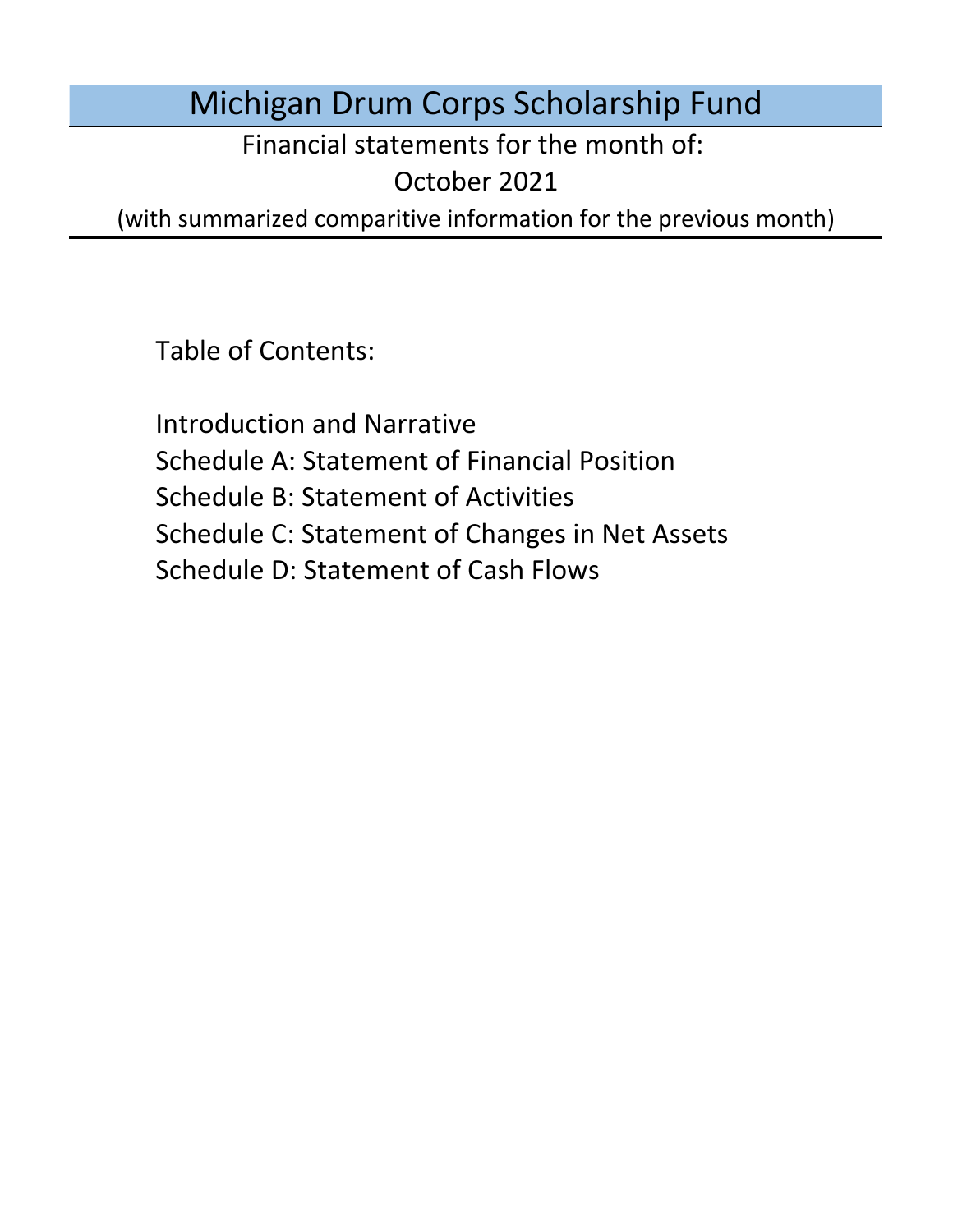### Introduction Introduction Introduction Introduction

Introduction<br>During October the Board of Directors formally partnered with the Battle Creek Community Foundation for Introduction<br>During October the Board of Directors formally partnered with the Battle Creek Community Foundation for<br>investment management of the Jason Fritz Memorial Endowment. We transferred \$11,442.37 of donations recei during the preceding fiscal year to their organization during the month, of which \$1,000 has been categorized as a spendable portion of the endowment that is available for scholarships. The remaining \$10,442.37 is permanently restricted and only investment earnings on that balance can be used for future scholarships. Note that we received<br>additional endowment donations of \$2,019.11 (net of fees) after our initial transfer was made that will be  $\frac{1}{2}$  and  $\frac{1}{2}$  assets on the battle on definition  $\frac{1}{2}$   $\frac{1}{2}$ additional endowment donations of 72,019.11 (het of lees) after our initial transier was made that will be transierre<br>to the Bettle Creek Community Equadetion during November, which will also be permanently rectricted to the Battle Creek Community Foundation during November, which will also be permanently restricted.<br>. of the Jason Fritz Memorial Endowment. We transferred \$11,442.37 of donations received<br>al year to their organization during the month, of which \$1,000 has been categorized as a<br>endowment that is available for scholarships. is formally partnered with the Battle Creek Community Foundation for<br>In Fritz Memorial Endowment. We transferred \$11,442.37 of donations receiver<br>eir organization during the month, of which \$1,000 has been categorized as a restricted and only investment earnings on that balance can be used for future scholarships. Note that we received mediculate in a meeting scheduled in January 2021. With the announcement of virtual programs, planned events in<br>The book of annual process in Indianapolis in Indianapolis, and in Indianapolis, and in Indianapolis, and in I per the battle creek community reunaation during nevenibely which will also be permanently restricted. instructional statement definitions of papers. In the events at least our mindi-during mas made that this between<br>to the Pattle Creek Community Foundation during November, which will also be nermanently rectricted provided the announcement of virtual provided by the announcement of virtual provided in Indianapolis in Indianapolis from the personal provided. Scouts have announced to require an all members of receivers to the members they made that will be trained that wo are battle creek community roundation during hovemony willow will also be permanently restricted. to the Battle Creek Community Foundation during November, which will also be permanently restricted. During October the Boord of Directors formally partnered with the Battle Creek Community roundation for the endors of the month of the alson ritu Memorial Endowment. We transferred as 1,423.37 of donations received during to the battle order community roundation during november, which will discusse permanently restricted. and will continue the will be denoted the permanently rectricted to the Battle Creek Community Foundation during November, which will also be permanently restricted.

The Board would like to give our most sincere and heartfelt thanks to all of our supporters who helped our sponsored<br>The Board would like to give our most sincere and heartfelt thanks to all of our supporters who helped ou students participate in the drum corps activity last year, those who invested in the Jason Fritz Memorial Endowment Financial Narrative and continue to do so), and our partners that have helped our organization grow! Your support has permanently<br>enriched the lives of students and will continue to do so for years to come! enriched the lives of students and will continue to do so for years to come! the spart would like to give our most sincere and heartfelt thanks to all of our supporters who helped our sponsored<br>dents participate in the drum corps activity last year, those who invested in the Jason Fritz Memorial En emoned the mes of stadents and will continue to do so for years to come. The board would like to give our most sincere and heartient thanks to all or our supporters who helped our sponsored<br>students participate in the drum corps activity last year, those who invested in the Jason Fritz Memorial and commute to ac sey, and car partners that have neiped car organization grow; roll support has permaner<br>enriched the lives of students and will continue to do so for vears to semel platforms for virtual instruction and and all continues to do so for years to come. rolled our organized into digital planet into digital planet into digital planet in the process of the section of the section of the section of the section of the section of the section of the section of the section of the enriched the lives of students and will continue to do so for years to come! The Board would like to give our most sincere and heartfelt thanks to all of our supporters who helped our sponsored<br>students participate in the drum corps activity last year, those who invested in the Jason Fritz Memorial students participate in the drum corps activity last year, those who invested in the Jason Fritz Memorial Endowment

### **Example 2018 Example 2018 Example 2019 Example 2019 Example 2019 Example 2019** base and tailor it for Jason's wife and family. Additionally, the fund plans to manage fundraising efforts, discriments management of and investment management of an endowment for perspectual for an endowment for perspectual for perspectual for perspectual for perspectual for perspectual for perspectual for perspectual for persp creation of an endowment for perpetual scholarships). More information will be provided as we receive feedback  $T_{\rm tot}$  the endowment  $\overline{P_{\rm tot}}$

January marked the fifth month of operations for the fund under its declared fiscal year. Cash for the Liquid assets on nand: 51,645.33<br>Donations: 2 donations received in October. 2 donations received this fiscal year. Donations. 2 donations received in October. 2 donations received this riscar year.<br>Dishursements: 0 program related dishursements during October. 0 program related dishursements made this fis Program related expenses did not change during January. Administrative expenses are up \$6.00 for the Financial Necapture<br>February marked the sixth month of operations for the fund under its decapture fiscal year. Cash for the fund <br>The fund under its decapture fiscal year. Cash for the fund under its decapture fiscal year  $\mathsf{vear}.$  . The total case of the total cash on hand is currently restricted to maintain  $\mathsf{ce}$ Disbursements: 0 program related disbursements during October. 0 program related disbursements made this fis<br>vees  $\alpha$  donations:  $\alpha$  donations received during  $\alpha$  and  $\alpha$  during  $\alpha$  and  $\alpha$ Liquid assets on hand: \$1,645.33  $\,$  $\epsilon$  year. properties, vehicle loans, and other operations, and september 7th, they have really contact they have really they have shared students have shared students have shared students have shared students have shared they are at bonations. 2 donations received in october: 2 donations received this nsearly ear.<br>Dishursements: 0 program related dishursements during October. 0 program related dishursements made this f Pforment and the WHO resources and the WHO resources.<br>Vear bonations. 2 aonations received in October. 2 aonations received this nsear year.<br>Dishursements: 0 program related dishursements during October. 0 program related dishursements made this participating in the 2021 season. The board will continue to monitor the state of the marchine marchine and will<br>Vear  $\mathbf{u}$ ponations. 2 aonations received in october. 2 aonations received this nsearyed:<br>Dishursements: 0 program related dishursements during October. 0 program related dishursements made this fiscal of the marchine marching arts and will provide updates to all interests as provided becomes and the more information becomes available.<br>Vear ponations. 2 aonations received in october. 2 aonations received this nscar year.<br>Dishursements: A program related dishursements during October. A program related dishursements made this produced and no ensembles have and activities to any in-person activities to determine the sponsored programs,<br>Vear Crossmen, Madison Scouts, and Phantom Regiment have all announced they will be attending the events in car.<br>related dishursements made this fisc Crossmen, Madison Scott Scouts, and Phantom Regiment of the events in the events inconvents in the events in the events in the events in the events in the events in the events in the events in the events in the events in t Indianapolis. The board continues to monitor the state of the marching arts and will provide updates to all interested ponations. 2 adhations received in october. 2 adhations received this nsear year.<br>Dishursements: 0 program related dishursements during October. 0 program related dishursements made this fiscal opted to foregoing to foregoing the 2021 season and foregoing to full operations in 2022.<br>Vear Donations. 2 aonations received in October: 2 aonations received this nsear year.<br>Disbursements: 0 program related disbursements during October. 0 program related disbursements made this fis Colyman who will be program which will be marchine will be will be marching with the Madison Scouts. The board<br>Vear been in contact with all sponsored students from the 2020 season and has confirmed that Abbey Trach is Donations. 2 aonations received in October: 2 aonations received this nscar year.<br>Dishursements: 0 program related dishursements during October. 0 program related dishursements made this fiscal from the 2020 season and has confirmed that Abbey Trach is participating with River City River City Rhythm and<br>Vear McCallum will be participating with Phantom Regiment. We have received a \$400.00 refund from Legends for Echo Donations. 2 aonations received in October: 2 aonations received tins nscar year.<br>Dishursements: 0 program related dishursements during October. 0 program related dishursements made this fisca from 2000 and this year's sponsored students, we have a total of four students marchine with the corps three corps<br>Vear summer: Jaden McCallum and Echo Bennett with Phantom Regiment, Abbey Trach with River City Rhythm, and Kaitlyn Disbursements: 0 program related disbursements during October. 0 program related disbursements made this fiscal 2021 season. year.  $\gamma$ eart $\alpha$ 

### **Financial Narrative** Donations: 2 donations received during August. Disbursements: 0 program related disbursements during August. receiving a 400.000 refunds for Echo Bennetting for Echo Bennetting scholarship payment but Crossmen has not E

October marked the first month of operations for the fund in our third fiscal year. Cash for the month is \$9,429.26 lower than September due to the endowment transfer. \$205 of the total cash on hand is restricted to maintain<br>minimum reserve requirements and \$2.019.11 is restricted for the Jason Fritz Memorial Endowment minimum reserve requirements and \$2,019.11 is restricted for the Jason Fritz Memorial Endowment. October marked the first month of operations for the fund in our th Liquid assets on hand: \$536.83 October marked the first month of operations fo October marked the first month of operations for the fund in our third fiscal year. Cash for the month is \$9,429.26<br>lower than September due to the endowment transfer. \$205 of the total cash on hand is restricted to mainta state of the marching arts and will provide updates to all interested parties as more information is available. Discussion relative that is one choice. On the dispute of the local cash on hand is reclibed to maintain relative<br>Dispute this matrix made this matrix and C2 010 11 is restricted for the Jacon Fritz Memorial Endowment film in the 1,590 is 1,590 chicken and preparately to the 2020 season the 2020 season due to the 2020 season due lower than beptenned take to the endowment transier. (200 or the total cash on hand is restricted to maintain<br>minimum reserve requirements and \$2.019.11 is restricted for the Jason Fritz Memorial Fndowment. Donations: 0 donations received in December. 1 PayPal donation from December transferred in January. Financial Recap Disbursements: 0 program related disbursements during February. 0 program related disbursements made this fiscal students that will be marching are scheduled to participate in these shows. irements fower than september due to the endowment transfer. 5205 or the total cash on hand is restricted to maintain i<br>minimum reserve requirements and \$2 019 11 is restricted for the Jason Fritz Memorial Endowment 1 disputation during May. 1 program relationship May. 1 program relationship material materials with  $\frac{1}{2}$  $b_{\rm HII}$ unitum reserve requirements and  $\gamma$ z $\gamma$ up. In is restricted for the bason rritz wienform Endowment. sponsorships for the 2021 season. lower than September due to the endowment transfer. \$205 of the total cash on hand is restricted to maintain minimum reserve requirements and \$2,019.11 is restricted for the Jason Fritz Memorial Endowment.

Program related expenses had no activity during October. Administrative expenses are up \$6.00 for the monthly Digital Ocean invoice. The contract of the contract of the contract of the contract of the contract of the contract of the contract of the contract of the contract of the contract of the contract of the contract of the con Program relation relations decreased  $\frac{44}{400}$  during May for a recelasion of tuition expenses for  $2020$  to  $2020$  to  $2020$  to  $2020$  to  $2020$  to  $2020$  to  $2020$  to  $2020$  to  $2020$  to  $2020$  to  $2020$  to  $2020$  to Program related expenses had no activity during October. Administrative expenses are up \$6.00 for the monthly<br>Pinal do oregram related disputed mad he dentity daring October. 1 primitive during disputed and up your relation made this fiscal types.<br>Digital Ocean invoice year. \$1,590 in prepaid tuition has been rolled for ward into the 2021 season due to the 2020 season due to the 2020 season due to the 2020 season due to the 2020 season due to the 2020 season due to the 2020 season cancel Program related expenses had no activity during October. Administrative expenses are up \$6.00 for the monthly<br>Disital Ossen invaise Program related expenses had no activity during October. Administrative expenses are up \$6.00 for the monthly<br>Digital Ocean invoice Muniman recents requirements and population recentlies for the corps in June mandels and the mandels<br>Program related expenses had no activity during October. Administrative expenses are up \$6.00 for the monthly<br>Digital Oce Program related expenses had no activity during October. Administrative expenses are up \$6.00 for the monthly<br>Fig. 11.2021 Drogram related expenses had no activity during October. Administrative expenses are un \$6.00 for the monthly Program related expenses had no activity during October. Administrative expenses are up \$6.00 for the monthly<br>Digital Osean invoice Digital Ocean invoice.

.<br>\$2,019.11 of contributions (net of fees) are restricted by donors for the Jason Fritz Memorial Endowment. \$10,442.3 has been permanently restricted as the corpus and \$1,000 has been invested as an opening spendable balance. Endowment earnings will be separately classified as investment performance reports are received and become available for use solely for the purpose of the Jason Fritz Memorial Scholarship, subject to availability of funds and<br>conlinent interest. Unused funds will be acimented in the commo of the endowment. All funds are moneyed accordance with Generally Accepted Accounting Principles in the United States. applicant interest. Unused funds will be reinvested in the corpus of the endowment. All funds are managed in<br>coordinate with Caronally Accepted Acception Principles in the United States  $\mu$  P<sub>1</sub>,000 mas been has been permanently restricted as the corpus and \$1,000 has been invested as an opening spendable balance. \$680.55 higher than October. \$205 of the total cash on hand is currently restricted to maintain minimum reserve accordance with Generally Accepted Accounting Principles in the United States. \$2,019.11 of contributions (net of fees) are restricted by donors for the Jason Fritz Memorial Endowment. \$10,442.3 rias been pern<br>End some set s accordance with Generally Accepted Accounting Principles in the United States. Linuary ment carrings will be separately classified as investment performance reports are received and become<br>Applicable for the cash for the monetes of the Jacon Fista Montenial Sebelembia, which to availability of funds  $\frac{1}{2}$  first marked the first model the fund in our second  $\frac{1}{2}$  ,  $\frac{1}{2}$ ,  $\frac{1}{2}$ ,  $\frac{1}{2}$ ,  $\frac{1}{2}$  and  $\frac{1}{2}$  and  $\frac{1}{2}$   $\frac{1}{2}$  and  $\frac{1}{2}$  is  $\frac{1}{2}$  and  $\frac{1}{2}$  and  $\frac{1}{2}$  is  $\frac{1}{2}$ Endowment earnings will be separately classified as investment performance reports are received and become<br>surilable far use salak far the number of the local Fritz Marsovial Scholarskin, subject to quailability of funda a pz,019.11 of contributions (net of lees) are restricted by donors for the Jason Fritz Memorial Endowment. \$10,442<br>. their 2021 use of last year's sponsorships. The refund received from Legends was deposited in June and reduces our  $\textsf{S2,019.11}$  of contributions (net of fees) are restricted by donors for the Jason Fritz M available for use solely for the purpose of the Jason Fritz Memorial Scholarship, subject to availability of funds and July. Prepaid adjustments were made last month for Jaden's and Abbey's sponsorships to recognize their 2021 use of S2,019.11 of contributior eral OOO has been.<br>H S1 OOO has been August marked the electron month of operations for the fund in our second fiscal year. Cash for the month in our \$2,019.11 of contributions (net of fees) are restricted by donors for the Jason Fritz Memorial Endowment. \$10,442.37 has been permanently restricted as the corpus and \$1,000 has been invested as an opening spendable balance.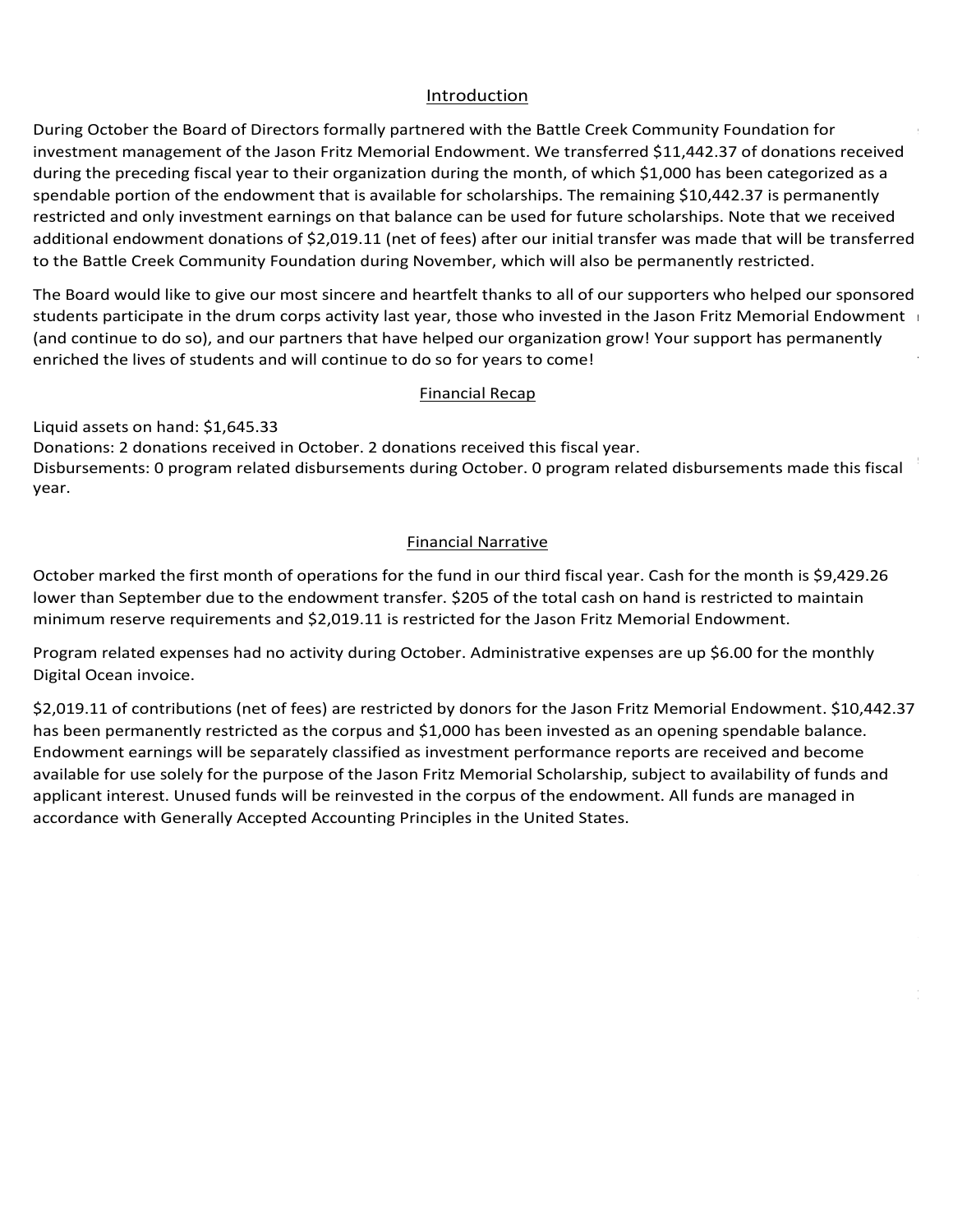## **Michigan Drum Corps Scholarship Fund 5:48 PM Statement of Financial Position 11/13/2021**

**As of October 31, 2021 Accrual Basis Accrual Basis** 

|                                                   | <b>Oct 2021</b> | Sep 2021     |
|---------------------------------------------------|-----------------|--------------|
| <b>ASSETS</b>                                     |                 |              |
| <b>Current Assets</b>                             |                 |              |
| Cash                                              |                 |              |
| <b>Checking Account</b>                           | 3,778.44        | 13,207.70    |
| <b>Savings Account</b>                            | 91.00           | 91.00        |
| <b>Less: Reserve Requirements</b>                 | (205.00)        | (205.00)     |
| <b>Less: Restricted Funds for Endowment</b>       | (2,019.11)      | (11, 453.26) |
| <b>Total Unrestricted Cash</b>                    | 1,645.33        | 1,640.44     |
| <b>Restricted Cash</b>                            | 2,224.11        | 11,658.26    |
| <b>Total Checking/Savings</b>                     | 3,869.44        | 13,298.70    |
| <b>Accounts Receivable</b>                        |                 |              |
| <b>Accounts Receivable</b>                        | 0.00            | 0.00         |
| <b>Pledges Receivable</b>                         | 0.00            | 0.00         |
| <b>Allowance for Uncollectibles</b>               | 0.00            | 0.00         |
| <b>Total Accounts Receivable</b>                  | 0.00            | 0.00         |
| <b>Total Current Assets</b>                       | 3,869.44        | 13,298.70    |
| <b>Fixed Assets</b>                               |                 |              |
| <b>Property, Plant, &amp; Equipment</b>           | 0.00            | 0.00         |
| <b>Total Fixed Assets</b>                         | 0.00            | 0.00         |
| <b>Other Assets</b>                               |                 |              |
| <b>Marketable Securities</b>                      | 0.00            | 0.00         |
| <b>Prepaid Expenses</b>                           | 500.00          | 500.00       |
| <b>Other Assets</b>                               | 0.00            | 0.00         |
| Jason Fritz Endowment - Spendable Balance         | 1,000.00        | 0.00         |
| <b>Jason Fritz Endowment - Restricted Balance</b> | 10,442.37       | 0.00         |
| <b>Total Other Assets</b>                         | 11,942.37       | 500.00       |
| <b>TOTAL ASSETS</b>                               | 15,811.81       | 13,798.70    |
| <b>LIABILITIES &amp; EQUITY</b>                   |                 |              |
| <b>Liabilities</b>                                |                 |              |
| <b>Current Liabilities</b>                        |                 |              |
| <b>Accounts Payable</b>                           | 0.00            | 0.00         |
| <b>Total Accounts Payable</b>                     | 0.00            | 0.00         |
| <b>Other Current Liabilities</b>                  |                 |              |
| <b>Salaries and Wages Payable</b>                 | 0.00            | 0.00         |
| <b>Total Other Current Liabilities</b>            | 0.00            | 0.00         |
| <b>Total Current Liabilities</b>                  | 0.00            | 0.00         |
| <b>Long Term Liabilities</b>                      |                 |              |
| <b>Notes Payable</b>                              | 0.00            | 0.00         |
| <b>Total Long Term Liabilities</b>                | 0.00            | 0.00         |
| <b>Total Liabilities</b>                          | 0.00            | 0.00         |
| <b>Equity</b>                                     |                 |              |
| <b>Unrestricted Net Assets</b>                    | 2,350.33        | 2,345.34     |
| <b>Donor Restricted Net Assets</b>                | 13,461.48       | 11,453.36    |
| <b>Total Equity</b>                               | 15,811.81       | 13,798.70    |
| <b>TOTAL LIABILITIES &amp; EQUITY</b>             | 15,811.81       | 13,798.70    |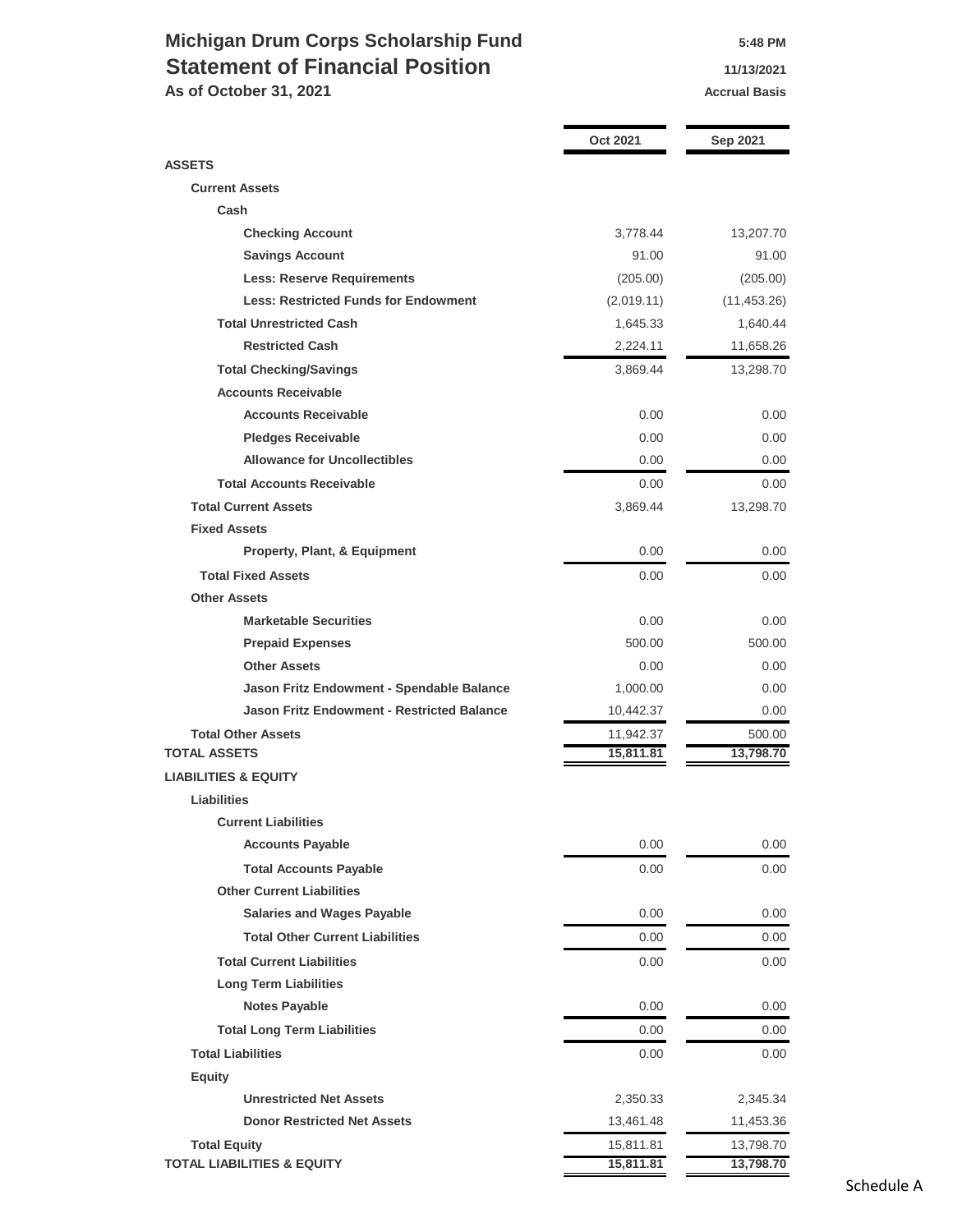## **Michigan Drum Corps Scholarship Fund 5:48 PM Statement of Activities 11/13/2021 October 2021 Accrual Basis Accrual Basis**

|                                      | <b>Oct 2021</b> | <b>Sep 2021</b> | <b>Year to Date</b> |
|--------------------------------------|-----------------|-----------------|---------------------|
| <b>Ordinary Income/Expense</b>       |                 |                 |                     |
| Income                               |                 |                 |                     |
| <b>Contributions</b>                 |                 |                 |                     |
| <b>Individual Contributions</b>      | 2,061.11        | 6,710.10        | 2,061.11            |
| <b>Corporate Contributions</b>       | 0.00            | 0.00            | 0.00                |
| <b>Gifts in Kind</b>                 | 0.00            | 0.00            | 0.00                |
| <b>Total Contributions</b>           | 2,061.11        | 6,710.10        | 2,061.11            |
| <b>Major Gifts</b>                   | 0.00            | 0.00            | 0.00                |
| <b>Investments</b>                   |                 |                 |                     |
| <b>Interest Income</b>               | 0.00            | 0.00            | 0.00                |
| <b>Investments</b>                   | 0.00            | 0.00            | 0.00                |
| <b>Other Income</b>                  | 0.00            | 0.00            | 0.00                |
| <b>Total Investments</b>             | 0.00            | 0.00            | 0.00                |
| <b>Other Income</b>                  | 0.00            | 0.00            | 0.00                |
| <b>Total Income</b>                  | 2,061.11        | 6,710.10        | 2,061.11            |
| <b>Expense</b>                       |                 |                 |                     |
| <b>Program Expenses</b>              |                 |                 |                     |
| <b>Auditions &amp; Camp Fees</b>     | 0.00            | 0.00            | 0.00                |
| <b>Member Tuition</b>                | 0.00            | 0.00            | 0.00                |
| <b>Other Program Expenses</b>        | 0.00            | 0.00            | 0.00                |
| <b>Total Program Expenses</b>        | 0.00            | 0.00            | 0.00                |
| <b>Administrative Expenses</b>       |                 |                 |                     |
| <b>Supplies</b>                      | 0.00            | 0.00            | 0.00                |
| <b>Postage</b>                       | 0.00            | 0.00            | 0.00                |
| <b>Travel</b>                        | 0.00            | 0.00            | 0.00                |
| <b>Registration Fees</b>             | 0.00            | 0.00            | 0.00                |
| <b>Software Purchases</b>            | 0.00            | 0.00            | 0.00                |
| <b>Other Expenses</b>                | 0.00            | 0.00            | 0.00                |
| <b>Contract Services</b>             | 0.00            | 0.00            | 0.00                |
| <b>Website Expenses</b>              | 6.00            | 6.00            | 6.00                |
| <b>Fundraising Expenses</b>          | 0.00            | 0.00            | 0.00                |
| <b>Bank Fees</b>                     | 0.00            | 0.00            | 0.00                |
| <b>Paypal Fees</b>                   | 42.00           | 116.58          | 42.00               |
| <b>Total Administrative Expenses</b> | 48.00           | 122.58          | 48.00               |
| <b>Total Expenses</b>                | 48.00           | 122.58          | 48.00               |
| <b>Net Income</b>                    | 2,013.11        | 6,587.52        | 2,013.11            |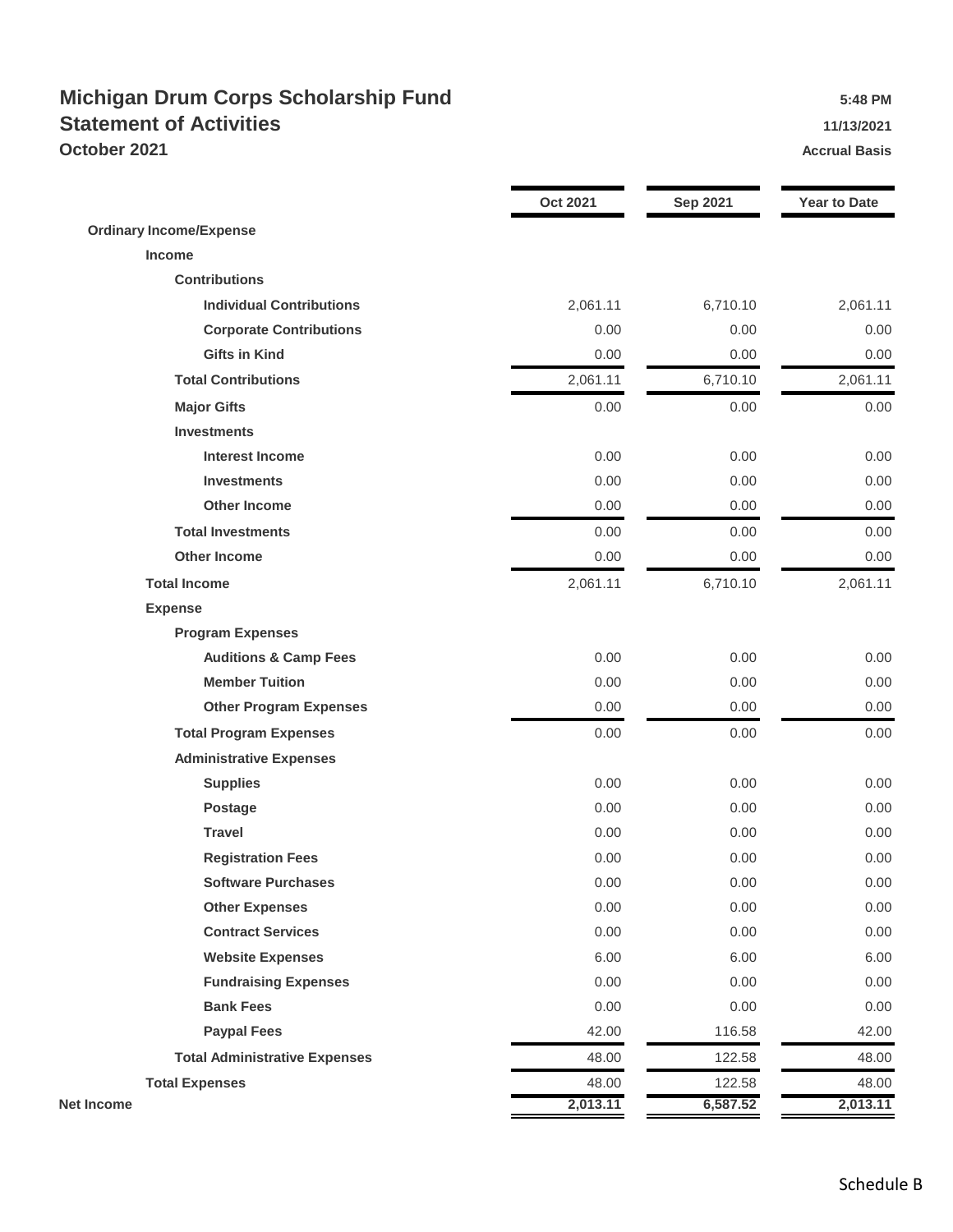| <b>Michigan Drum Corps Scholarship Fund</b>       |               | 5:48 PM              |
|---------------------------------------------------|---------------|----------------------|
| <b>Statement of Cash Flows</b>                    |               | 11/13/2021           |
| October 2021                                      |               | <b>Accrual Basis</b> |
|                                                   | <b>Oct 21</b> | <b>Oct 21</b>        |
| <b>OPERATING ACTIVITIES</b>                       |               |                      |
| <b>Net Income</b>                                 | 2,013.11      | 2,013.11             |
| <b>Adjustments to reconcile Net Income</b>        |               |                      |
| to net cash provided by operations:               |               |                      |
| <b>Accounts Receivable</b>                        | 0.00          | 0.00                 |
| <b>Pledges Receivable</b>                         | 0.00          | 0.00                 |
| <b>Allowance for Uncollectibles</b>               | 0.00          | 0.00                 |
| <b>Prepaid Expenses</b>                           | 0.00          | 0.00                 |
| <b>Accounts Payable</b>                           | 0.00          | 0.00                 |
| <b>Salaries and Wages Payable</b>                 | 0.00          | 0.00                 |
| <b>Net cash provided by Operating Activities</b>  | 2,013.11      | 2,013.11             |
| <b>INVESTING ACTIVITIES</b>                       |               |                      |
| <b>Property, Plant, &amp; Equipment</b>           | 0.00          | 0.00                 |
| <b>Securities</b>                                 | 0.00          | 0.00                 |
| <b>Other Assets</b>                               | 0.00          | 0.00                 |
| <b>Security Deposits</b>                          | 0.00          | 0.00                 |
| Jason Fritz Endowment - Spendable Balance         | $-1,000.00$   | $-1,000.00$          |
| <b>Jason Fritz Endowment - Restricted Balance</b> | $-10,442.37$  | -10,442.37           |
| Net cash provided by Investing Activities         | $-11,442.37$  | $-11,442.37$         |
| <b>FINANCING ACTIVITIES</b>                       |               |                      |
| <b>Other Liabilities</b>                          | 0.00          | 0.00                 |
| <b>Unrestricted Net Assets</b>                    | 0.00          | 0.00                 |
| <b>Donor Restricted Net Assets</b>                | 0.00          | 0.00                 |
| Net cash provided by Financing Activities         | 0.00          | 0.00                 |
| Net cash increase (decrease) for period           | $-9,429.26$   | $-9,429.26$          |
| Cash at beginning of period                       | 13,298.70     | 13,298.70            |
| Cash at end of period                             | 3,869.44      | 3,869.44             |